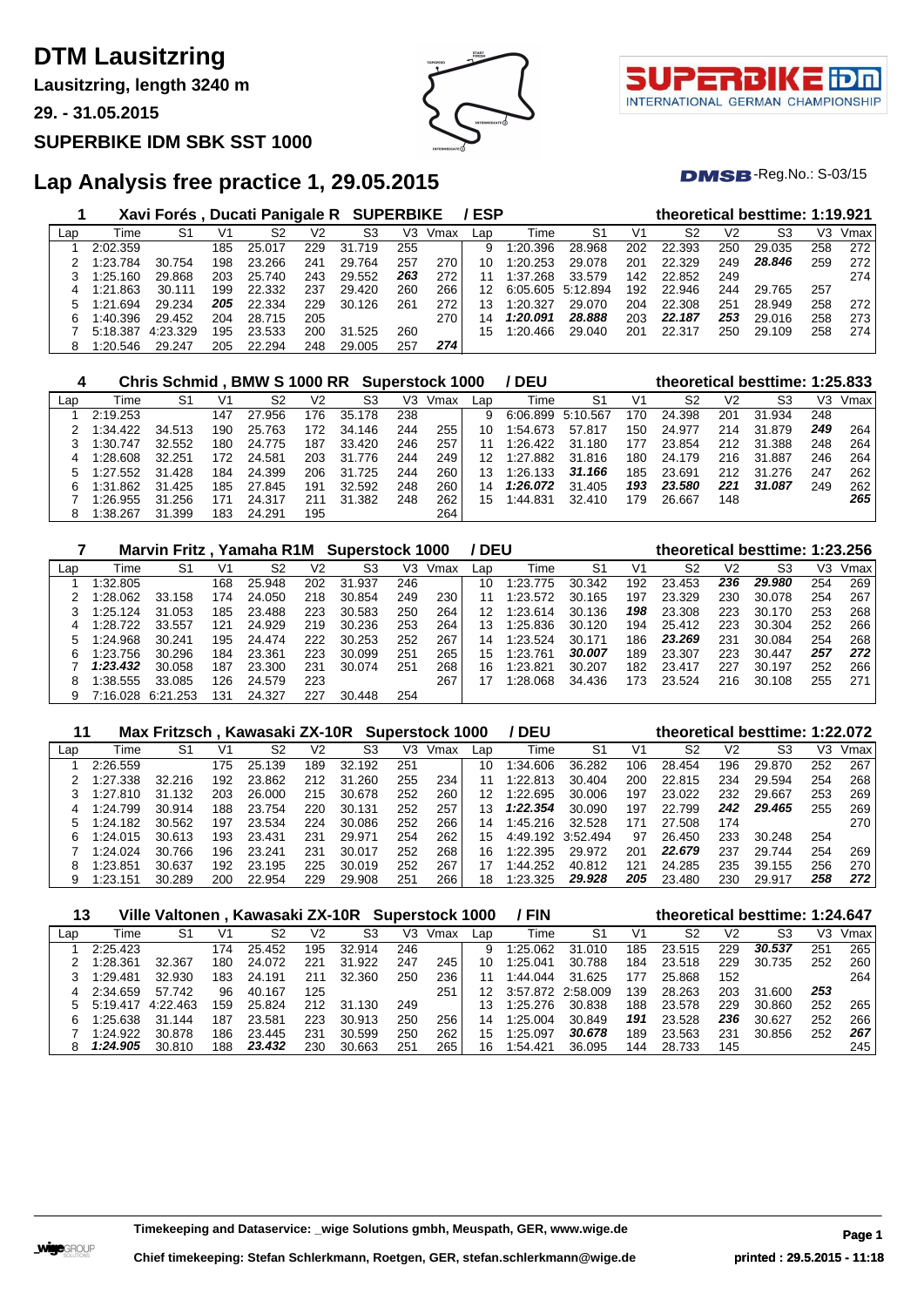**Lausitzring, length 3240 m**

**29. - 31.05.2015**

#### **SUPERBIKE IDM SBK SST 1000**





 $DMSB$ -Reg.No.:  $S-03/15$ 

## **Lap Analysis free practice 1, 29.05.2015**

| 14  |               |            |     | Roman Stamm, Kawasaki ZX-10R Superstock 1000 |     |            |     |      |     | / CHE    |          |     |        |                | theoretical besttime: 1:22.147 |     |      |
|-----|---------------|------------|-----|----------------------------------------------|-----|------------|-----|------|-----|----------|----------|-----|--------|----------------|--------------------------------|-----|------|
| Lap | Time          | S1         | V1  | S2                                           | V2  | S3         | V3  | Vmax | Lap | Time     | S1       | V1  | S2     | V <sub>2</sub> | S3                             | V3  | Vmax |
|     | 1:49.607      |            | 158 | 24.896                                       | 191 | 32.928     | 246 |      | 10  | 5:37.678 | 4:44.015 | 192 | 23.305 | 220            | 30.358                         | 250 |      |
|     | :33.662       | 38.024     | 175 | 24.213                                       | 214 | 31.425     | 252 | 255  | 11  | 1:22.779 | 30.350   | 194 | 22.812 | 235            | 29.617                         | 252 | 264  |
|     | 1:27.340      | 31<br>.752 | 193 | 24.362                                       | 207 | .226<br>31 | 253 | 258  | 12  | 1:23.170 | 30.613   | 191 | 22.848 | 230            | 29.709                         | 253 | 262  |
| 4   | 1:23.178      | 30.422     | 193 | 23.074                                       | 222 | 29.682     | 255 | 267  | 13  | 1:23.829 | 30.758   | 190 | 23.050 | 221            | 30.021                         | 255 | 258  |
| 5   | 1:23.292      | 30.150     | 198 | 23.048                                       | 227 | 30.094     | 252 | 257  | 14  | 1:22.602 | 30.294   | 194 | 22.647 | 233            | 29.661                         | 249 | 264  |
| 6   | 1:23.194      | 30.260     | 193 | 23.084                                       | 218 | 29.850     | 254 | 267  | 15  | 1:22.542 | 30.077   | 196 | 22.754 | 236            | 29.711                         | 251 | 266  |
|     | 1:28.901      | 35.197     | 188 | 23.382                                       | 211 | 30.322     | 251 | 267  | 16  | 1:37.258 | 32.491   | 170 | 24.565 | 207            |                                |     | 265  |
| 8   | 1:22.465      | 30.293     | 193 | 22.749                                       | 229 | 29.423     | 252 | 256  |     | 2:52.534 | :58.691  | 189 | 23.677 | 227            | 30.166                         | 249 |      |
| 9   | .128<br>l:31. | 30.250     | 196 | 22.812                                       | 224 |            |     | 265  |     |          |          |     |        |                |                                |     |      |

| 16  |          | Johannes Kanzler, BMW S 1000 RR Superstock 1000 |      |        |     |        |     |      |     |                   | / DEU  |     | theoretical besttime: 1:25.721 |     |        |     |      |
|-----|----------|-------------------------------------------------|------|--------|-----|--------|-----|------|-----|-------------------|--------|-----|--------------------------------|-----|--------|-----|------|
| Lap | Time     | S1                                              | V1   | S2     | V2  | S3     | V3. | Vmax | Lap | Time              | -S1    | V1  | S2                             | V2  | S3     | V3  | Vmax |
|     | 3:48.223 |                                                 | 148  | 29.933 | 173 | 38.345 | 220 |      | 8   | 3:02.320 2:04.247 |        | 176 | 25.909                         | 211 | 32.164 | 244 |      |
|     | 1:36.117 | 35.790                                          | 186  | 26.027 | 200 | 34.300 | 243 | 217  |     | 1:27.154          | 31.537 | 186 | 24.390                         | 213 | 31.227 | 246 | 251  |
|     | 1:43.780 | 33.887                                          | 178  | 25.600 | 203 |        |     | 237  | 10  | 1:26.227          | 31.199 | 180 | 23.932                         | 215 | 31.096 | 247 | 262  |
|     | 2:26.396 | 1:28.417                                        | 156. | 25.641 | 208 | 32.338 | 243 |      |     | 1:27.755          | 31.074 | 192 | 25.203                         | 220 | 31.478 | 243 | 260  |
| 5   | 1:28.058 | 32.056                                          | 173  | 24.440 | 217 | 31.562 | 242 | 254  | 12  | 1:26.393          | 31.149 | 190 | 24.169                         | 211 | 31.075 | 244 | 258  |
| 6   | 1:27.163 | 31.807                                          | 184  | 23.990 | 221 | 31.366 | 243 | 252  | 13  | 1:25.890          | 30.802 | 189 | 23.844                         | 221 | 31.244 | 243 | 259  |
|     | 1:42.619 | 31.444                                          | 177  | 24.137 | 227 |        |     | 258  |     |                   |        |     |                                |     |        |     |      |

| 21  |              | Markus Reiterberger, |     |        |     | <b>BMW S 1000 RR SUPERBIKE</b> |     |      |     | / DEU    |          |     | theoretical besttime: 1:19.736 |                |        |     |      |
|-----|--------------|----------------------|-----|--------|-----|--------------------------------|-----|------|-----|----------|----------|-----|--------------------------------|----------------|--------|-----|------|
| Lap | Time         | S1                   | V1  | S2     | V2  | S3                             | V3  | Vmax | Lap | Гіmе     | S1       | V1  | S2                             | V <sub>2</sub> | S3     | VЗ  | Vmax |
|     | 2:25.370     |                      | 150 | 25.911 | 196 |                                |     |      |     | 1:21.211 | 29.178   | 203 | 22.981                         | 253            | 29.052 | 261 | 276  |
|     | 8:03.151     | 7:09.542             | 189 | 23.485 | 217 | 30.<br>124                     | 260 |      |     | 1:20.712 | 28.991   | 205 | 23.014                         | 249            | 28.707 | 262 | 278  |
|     | 1:22.218     | 30.243               | 197 | 22.678 | 244 | 29.297                         | 260 | 265  |     | 1:30.403 | 29.061   | 201 | 22.503                         | 251            |        |     | 279  |
|     | .199<br>1.21 | 29.515               | 203 | 22.392 | 239 | 29.292                         | 262 | 275  | 10. | 7:35.781 | 6:43.896 | 197 | 22.479                         | 251            | 29.406 | 264 |      |
|     | 1:20.979     | 29.292               | 203 | 22.171 | 232 | 29.516                         | 260 | 274  |     | 1:19.877 | 28.861   | 199 | 22.312                         | 256            | 28.704 | 262 | 280  |
|     | 1:24.096     | 32.381               | 157 | 22.721 | 250 | 28.994                         | 260 | 276  |     | 1:20.132 | 29.011   | 208 | 22.252                         | 256            | 28.869 | 264 | 279  |

| 25  |          | Matej Smrz |     | <b>BMW S 1000 RR</b> |     | <b>SUPERBIKE</b> |     |      | / CZE |             |          |     | theoretical besttime: 1:22.162 |     |        |     |      |
|-----|----------|------------|-----|----------------------|-----|------------------|-----|------|-------|-------------|----------|-----|--------------------------------|-----|--------|-----|------|
| Lap | Time     | S1         | V1  | S2                   | V2  | S3               | V3  | Vmax | Lap   | Time        | S1       | V1  | S2                             | V2  | S3     | V3  | Vmax |
|     | 2:19.637 |            | 176 | 25.785               | 204 | 33.152           | 252 |      | 10    | 1:39.392    | 31.996   | 182 | 24.359                         | 220 |        |     | 274  |
|     | 1:29.032 | 33.538     | 191 | 23.869               | 228 | 31<br>.625       | 257 | 219  |       | 4:44.189    | 3:49.119 | 175 | 24.577                         | 231 | 30.493 | 252 |      |
|     | 1:42.818 | 31.036     | 203 | 24.714               | 217 |                  |     | 267  |       | 1:22.628    | 29.891   | 200 | 23.051                         | 241 | 29.686 | 255 | 271  |
| 4   | 2:51.746 | :56.796    | 185 | 24.222               | 230 | 30.<br>.728      | 255 |      | 13    | 1:22.269    | 29.734   | 197 | 22.860                         | 248 | 29.675 | 257 | 273  |
|     | 1:24.059 | 30.720     | 196 | 23.288               | 248 | 30.051           | 257 | 272  | 14    | 1:22.255    | 29.744   | 197 | 22.907                         | 238 | 29.604 | 257 | 274  |
| 6.  | 1:23.432 | 29.956     | 191 | 23.501               | 249 | 29.975           | 255 | 274  | 15    | 1:23.993    | 30.687   | 193 | 23.349                         | 239 | 29.957 | 254 | 272  |
|     | 1:23.362 | 29.928     | 203 | 23.606               | 240 | 29.828           | 257 | 273  | 16    | 1:23.022    | 30.061   | 192 | 23.117                         | 248 | 29.844 | 255 | 272  |
| 8   | 1:23.183 | 29.974     | 197 | 22.979               | 235 | 30.230           | 254 | 274  | 17    | 1:22.203    | 29.698   | 201 | 22.860                         | 242 | 29.645 | 254 | 272  |
|     | 1:22.567 | 29.807     | 195 | 23.126               | 242 | 29.634           | 254 | 272  | 18    | :51<br>.108 | 35.086   | 157 | 27.085                         | 222 |        |     | 260  |

| 34  |          | Chris Burri, Kawasaki ZX-10R Superstock 1000 |     |        |     |                |     |      |     | / CHE       |                |     | theoretical besttime: 1:23.117 |     |        |     |      |
|-----|----------|----------------------------------------------|-----|--------|-----|----------------|-----|------|-----|-------------|----------------|-----|--------------------------------|-----|--------|-----|------|
| Lap | Time     | S1                                           | V1  | S2     | V2  | S <sub>3</sub> | V3  | Vmax | Lap | Time        | S <sub>1</sub> | V1  | S2                             | V2  | S3     | VЗ  | Vmax |
|     | 1:54.763 |                                              | 180 | 26.040 | 201 | 33.368         | 243 |      | 10  | 6:25.988    | 5:31.949       | 175 | 23.683                         | 225 | 30.356 | 249 |      |
|     | 1:29.102 | 33.550                                       | 184 | 24.289 | 208 | .263<br>31.    | 251 | 251  |     | 1:23.371    | 30.355         | 192 | 22.959                         | 237 | 30.057 | 249 | 265  |
|     | 1:27.324 | 31.618                                       | 191 | 24.395 | 199 | 31.311         | 251 | 257  | 12  | 1:23.349    | 30.101         | 198 | 23.021                         | 223 | 30.227 | 250 | 267  |
| 4   | 1:28.382 | 31.337                                       | 200 | 26.083 | 226 | 30.962         | 249 | 258  | 13  | 1:23.698    | 30.271         | 191 | 23.210                         | 239 | 30.217 | 250 | 267  |
|     | 1:25.335 | 31.134                                       | 195 | 23.525 | 229 | 30.676         | 250 | 262  | 14  | 1:23.537    | 30.376         | 190 | 22.994                         | 232 | 30.167 | 249 | 265  |
| 6.  | 1:25.421 | 31.250                                       | 186 | 23.481 | 217 | 30.690         | 249 | 262  | 15  | 1:25.378    | 30.927         | 189 | 23.443                         | 227 | 31.008 | 252 | 267  |
|     | 1:24.998 | 31.085                                       | 190 | 23.353 | 233 | 30.560         | 247 | 261  | 16  | 1:27.814    | 31.987         | 182 | 24.534                         | 201 | 31.293 | 251 | 261  |
| 8   | 1:25.892 | 31.133                                       | 192 | 23.530 | 228 | .229<br>31.    | 248 | 261  | 17  | 1:24.576    | 30.782         | 192 | 23.182                         | 225 | 30.612 | 252 | 267  |
| 9   | 1:37.801 | 31.243                                       | 183 | 23.480 | 233 |                |     | 264  | 18  | .491<br>:41 | 31.421         | 190 | 24.771                         | 182 |        |     | 267  |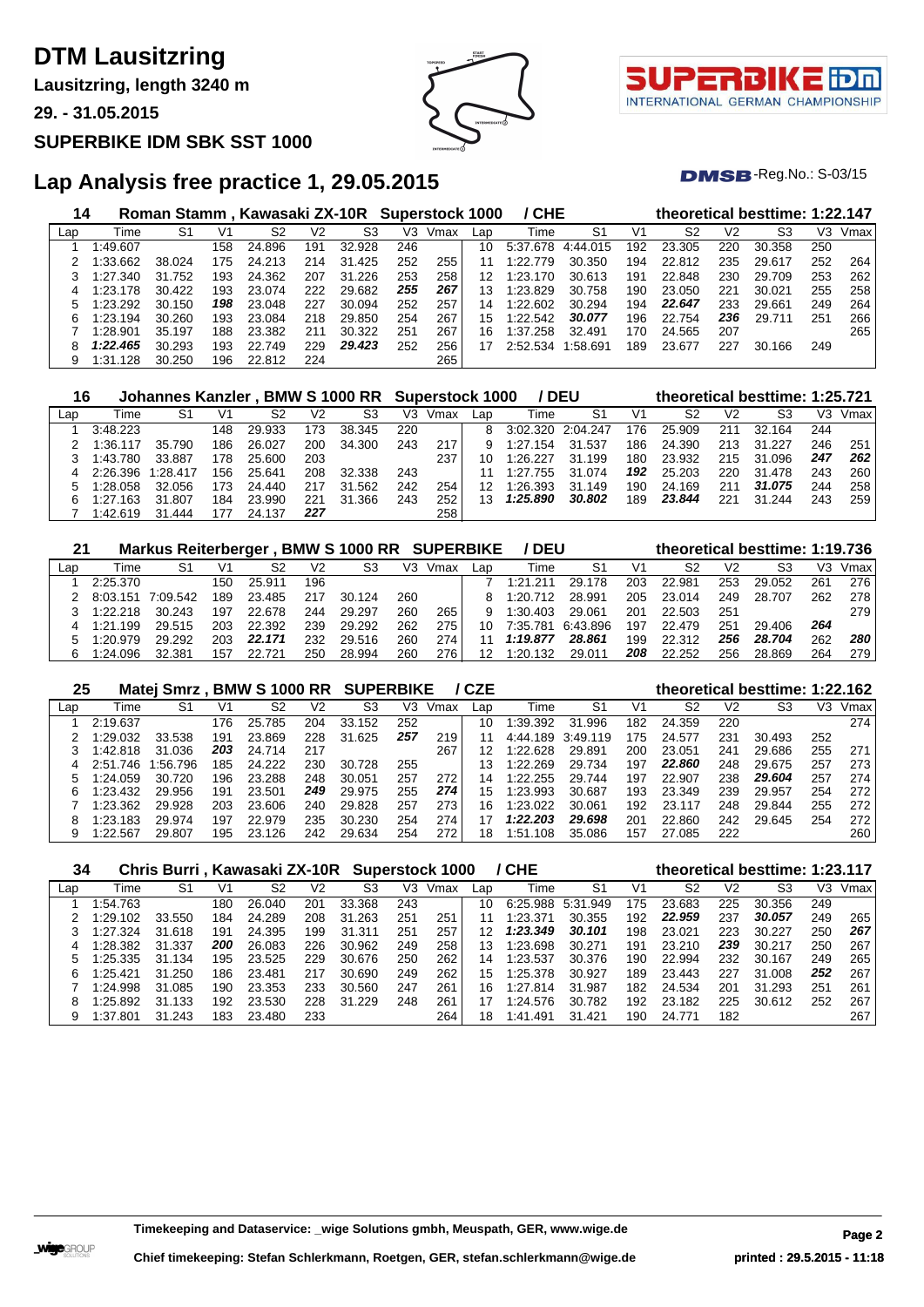**Lausitzring, length 3240 m**

**29. - 31.05.2015**

#### **SUPERBIKE IDM SBK SST 1000**



τl INTERNATIONAL GERMAN CHAMPIONSHIP

 $DMSB$ -Reg.No.:  $S-03/15$ 

## **Lap Analysis free practice 1, 29.05.2015**

| 36  |                   | Marc Neumann, BMW S 1000 RR Superstock 1000 |     |        |     |        |     |      |     | / DEU    |                |     |        |     | theoretical besttime: 1:24.975 |     |      |
|-----|-------------------|---------------------------------------------|-----|--------|-----|--------|-----|------|-----|----------|----------------|-----|--------|-----|--------------------------------|-----|------|
| Lap | Time              | S1                                          | V1  | S2     | V2  | S3     | V3  | Vmax | Lap | Time     | S <sub>1</sub> | V1  | S2     | V2  | S <sub>3</sub>                 | V3  | Vmax |
|     | 1:33.909          |                                             | 155 | 26.175 | 197 | 32.475 | 241 |      | 11  | 1:26.059 | 31.313         | 187 | 23.852 | 215 | 30.894                         | 249 | 259  |
|     | 1:28.737          | 33.094                                      | 167 | 24.191 | 206 | 31.452 | 246 | 215  | 12  | 1:25.243 | 30.872         | 188 | 23.701 | 225 | 30.670                         | 251 | 262  |
|     | 1:27.995          | 32.109                                      | 188 | 24.553 | 218 | 31.333 | 243 | 239  | 13. | 1:25.933 | 30.744         | 195 | 24.612 | 211 | 30.577                         | 251 | 264  |
| 4   | 1:26.736          | 31.545                                      | 188 | 24.047 | 217 | 31.144 | 246 | 251  | 14  | 1:25.793 | 30.918         | 184 | 24.104 | 215 | 30.771                         | 247 | 262  |
| 5   | 1:26.766          | 31.376                                      | 182 | 24.385 | 213 | 31.005 | 249 | 255  | 15  | 1:25.978 | 30.890         | 184 | 23.959 | 214 | 31.129                         | 249 | 263  |
| 6   | 1:26.500          | 31.138                                      | 178 | 24.110 | 216 | 31.252 | 249 | 259  | 16. | 1:25.709 | 31.253         | 188 | 23.654 | 222 | 30.802                         | 251 | 257  |
|     | 1:25.546          | 30.938                                      | 186 | 23.728 | 220 | 30.880 | 249 | 258  |     | 1:27.002 | 31.115         | 189 | 24.177 | 208 | 31.710                         | 247 | 257  |
| 8   | 1:25.444          | 30.848                                      | 173 | 23.756 | 218 | 30.840 | 245 | 257  | 18  | 1:26.262 | 31.157         | 185 | 23.936 | 213 | 31<br>.169                     | 245 | 248  |
| 9   | 1:37.125          | 31.072                                      | 178 | 24.054 | 219 |        |     | 262  | 19  | 1:26.456 | 31.156         | 180 | 24.158 | 217 | 31<br>.142                     | 244 | 255  |
| 10  | 4:31.114 3:35.074 |                                             | 179 | 24.441 | 215 | 31.599 | 246 |      |     |          |                |     |        |     |                                |     |      |

| 41  |          |          |     | Mathieu Gines, Yamaha YZF-R1M Superstock 1000 |     |                |     |      |     | / FRA         |        |     |                |     | theoretical besttime: 1:21.670 |     |      |
|-----|----------|----------|-----|-----------------------------------------------|-----|----------------|-----|------|-----|---------------|--------|-----|----------------|-----|--------------------------------|-----|------|
| Lap | Time     | S1       | V1  | S2                                            | V2  | S <sub>3</sub> | V3  | Vmax | Lap | Time          | S1     | V1  | S <sub>2</sub> | V2  | S <sub>3</sub>                 | V3  | Vmax |
|     | :32.374  |          | 150 | 27<br>742                                     | 237 | 31<br>.936     | 242 |      | 11  | 1:23.259      | 30.315 | 186 | 23.147         | 234 | 29.797                         | 251 | 267  |
|     | :28.910  | 33.903   | 170 | 24.<br>144                                    | 210 | 30.863         | 248 | 225  | 12  | 1:27<br>.010  | 33.333 | 184 | 24.050         | 230 | 29.627                         | 255 | 268  |
|     | 1:24.948 | 31.026   | 190 | 23.341                                        | 210 | 30.581         | 249 | 260  | 13  | 1:22.484      | 29.846 | 195 | 22.888         | 231 | 29.750                         | 254 | 270  |
| 4   | 1:27.945 | 33.274   | 160 | 24.746                                        | 230 | 29.925         | 251 | 260  | 14  | 1.22 274      | 29.939 | 195 | 22.807         | 233 | 29.528                         | 252 | 271  |
|     | :34.772  | 30.200   | 201 | 33.863                                        | 219 | 30.709         | 249 | 269  | 15  | 1:36.570      | 40.266 | 111 | 25.792         | 194 | 30.512                         | 251 | 262  |
| 6   | :23.605  | 30.562   | 195 | 23.125                                        | 228 | 29.918         | 252 | 267  | 16  | 1:21.670      | 29.726 | 200 | 22.512         | 238 | 29.432                         | 252 | 267  |
|     | 1:23.330 | 30.147   | 194 | 22.743                                        | 222 | 30.440         | 251 | 269  |     | 1:47<br>463   | 37.527 | 102 | 39.028         | 140 | 30.908                         | 252 | 267  |
| 8   | :38.987  | 30.060   | 193 | 22.994                                        | 237 |                |     | 269  | 18. | 1:23.034      | 29.768 | 196 | 22.809         | 224 | 30.457                         | 255 | 270  |
| 9   | 3:39.805 | 2.45.985 | 188 | 23.561                                        | 229 | 30.259         | 249 |      | 19  | 1:22.<br>.704 | 30.358 | 201 | 22.661         | 233 | 29.685                         | 253 | 257  |
| 10  | 1:23.567 | 30.355   | 192 | 23.232                                        | 232 | 29.980         | 250 | 267  | 20  | 1:48.475      | 32.769 | 146 | 25.870         | 231 |                                |     | 269  |

| 44  |          |          |     | Danny de Boer, Yamaha Superstock 1000 |     |             |     |      | / NLD |          |        |     | theoretical besttime: 1:22.423 |     |        |     |      |
|-----|----------|----------|-----|---------------------------------------|-----|-------------|-----|------|-------|----------|--------|-----|--------------------------------|-----|--------|-----|------|
| Lap | Time     | S1       | V1  | S2                                    | V2  | S3          | V3  | Vmax | Lap   | Time     | S1     | V1  | S2                             | V2  | S3     | VЗ  | Vmax |
|     | 1:59.024 |          | 160 | 26.858                                | 180 | 37.452      | 245 |      | 10    | 1:24.106 | 30.600 | 194 | 23.166                         | 236 | 30.340 | 250 | 267  |
|     | 1:28.682 | 33.206   | 193 | 24.025                                | 213 | 31<br>.451  | 250 | 239  | 11    | 1:23.358 | 30.078 | 197 | 23.111                         | 231 | 30.169 | 249 | 267  |
|     | 1:25.673 | 31.445   | 189 | 23.494                                | 220 | 30.734      | 250 | 262  | 12    | 1:23.129 | 30.175 | 194 | 23.002                         | 235 | 29.952 | 249 | 267  |
|     | 1:24.642 | 30.689   | 197 | 23.485                                | 230 | 30.468      | 251 | 266  | 13    | 1:23.088 | 30.233 | 200 | 22.876                         | 234 | 29.979 | 248 | 265  |
|     | 1:24.244 | 30.495   | 190 | 23.187                                | 228 | 30.562      | 252 | 267  | 14    | 1:32.705 | 29.992 | 198 | 29.416                         | 193 | 33.297 | 252 | 266  |
| 6   | 1:38.638 | 34.189   | 124 | 33.212                                | 138 | 31.237      | 250 | 262  | 15    | 1:22.667 | 30.236 | 196 | 22.720                         | 235 | 29.711 | 252 | 269  |
|     | 1:23.946 | 30.444   | 194 | 23.245                                | 235 | 30.257      | 248 | 267  | 16    | 1:51.014 | 45.129 | 110 | 32.747                         | 175 | 33.138 | 244 | 268  |
| 8   | 1:40.141 | 33.970   | 185 | 23.925                                | 218 |             |     | 265  |       | 1:23.101 | 30.393 | 196 | 22.813                         | 236 | 29.895 | 250 | 262  |
| 9   | 6:46.961 | 5:49.906 | 167 | 25.666                                | 207 | .389<br>31. | 249 |      |       |          |        |     |                                |     |        |     |      |

| 45  |          | Michal Filla . |      | . BMW S 1000 RR |                | <b>Superstock 1000</b> |     |      |     | / CZE    |          |     | theoretical besttime: 1:23.177 |     |        |     |      |
|-----|----------|----------------|------|-----------------|----------------|------------------------|-----|------|-----|----------|----------|-----|--------------------------------|-----|--------|-----|------|
| Lap | Time     | S1             | V1   | S2              | V <sub>2</sub> | S3                     | V3  | Vmax | Lap | Time     | S1       | V1  | S2                             | V2  | S3     | VЗ  | Vmax |
|     | 1:36.187 |                | 160. | 27.490          | 210            | 32.968                 | 241 |      | 9   | :55.823  | 43.563   | 156 | 26.084                         | 193 |        |     | 265  |
|     | 1:39.445 | 32.178         | 188  | 23.950          | 219            |                        |     | 251  | 10  | 5:16.726 | 4:16.157 | 158 | 28.979                         | 209 | 31.590 | 249 |      |
|     | 4:13.459 | 3:16.582       | 183  | 24.772          | 218            | 32.105                 | 234 |      |     | 1:24.080 | 30.671   | 196 | 23.146                         | 232 | 30.263 | 250 | 263  |
| 4   | 1:26.565 | 31.353         | 189  | 23.802          | 217            | 31<br>.410             | 244 | 250  | 12  | 1:23.830 | 30.676   | 191 | 22.983                         | 234 | 30.171 | 251 | 262  |
|     | 1:25.363 | 30.647         | 195  | 23.846          | 219            | 30.870                 | 247 | 262  | 13  | 1:29.102 | 31.676   | 196 | 26,250                         | 190 | 31.176 | 254 | 254  |
| h.  | 1:24.839 | 30.560         | 191  | 23.564          | 229            | 30.715                 | 251 | 263  | 14  | 1:23.177 | 30.080   | 193 | 22.968                         | 232 | 30.129 | 254 | 267  |
|     | 1:24.050 | 30.411         | 197  | 23.298          | 227            | 30.<br>.341            | 248 | 264  | 15  | :23.697  | 30.203   | 188 | 23.257                         | 232 | 30.237 | 240 | 269  |
| 8   | 1:23.650 | 30.137         | 198  | 124             | 231            | .389<br>30.            | 250 | 262  | 16  | :24.196  | 30.382   | 189 | 23.261                         | 237 | 30.553 | 229 | 259  |

| 48  |          | Dominik Vincon, BMW S 1000 RR |     |        |     |        | <b>Superstock 1000</b> |      |                 | / DEU    |         |     |        |                | theoretical besttime: 1:22.030 |     |      |
|-----|----------|-------------------------------|-----|--------|-----|--------|------------------------|------|-----------------|----------|---------|-----|--------|----------------|--------------------------------|-----|------|
| Lap | Time     | S1                            | V1  | S2     | V2  | S3     | V3                     | Vmax | Lap             | Time     | S1      | V1  | S2     | V <sub>2</sub> | S3                             | V3  | Vmax |
|     | 1:47.400 |                               | 184 | 25.930 | 202 | 34.663 | 242                    |      | 11              | 1:22.684 | 29.881  | 199 | 22.852 | 239            | 29.951                         | 251 | 267  |
|     | 1:34.150 | 37.667                        | 168 | 24.841 | 229 | 31.642 | 249                    | 247  | 12 <sup>2</sup> | 1:22.758 | 30.017  | 196 | 22.992 | 241            | 29.749                         | 252 | 269  |
|     | 1:25.658 | 31.572                        | 194 | 23.338 | 232 | 30.748 | 251                    | 261  | 13              | 1:22.444 | 29.611  | 201 | 23.070 | 238            | 29.763                         | 252 | 268  |
| 4   | 1:23.765 | 30.545                        | 195 | 23.059 | 237 | 30.161 | 253                    | 268  | 14              | 1:22.882 | 30.093  | 200 | 22.947 | 243            | 29.842                         | 248 | 268  |
|     | 1:23.796 | 30.322                        | 200 | 22.720 | 222 | 30.754 | 254                    | 268  | 15              | 1:42.129 | 32.215  | 120 | 24.857 | 225            |                                |     | 264  |
| 6   | 1:24.354 | 30.582                        | 203 | 23.556 | 229 | 30.216 | 252                    | 266  | 16.             | 2.41.989 | :45.853 | 166 | 25.012 | 226            | 31.124                         | 249 |      |
|     | 1:23.393 | 30.351                        | 192 | 22.967 | 238 | 30.075 | 251                    | 268  |                 | 1:23.299 | 30.306  | 199 | 22.889 | 242            | 30.104                         | 251 | 266  |
| 8   | 1:22.775 | 29.997                        | 201 | 22.840 | 241 | 29.938 | 251                    | 264  | 18              | 1:29.305 | 33.875  | 169 | 24.408 | 232            | 31.022                         | 249 | 268  |
|     | 1:33.563 | 29.858                        | 197 | 22.670 | 239 |        |                        | 266  | 19              | 1:23.444 | 30.334  | 200 | 23.008 | 248            | 30.102                         | 248 | 265  |
| 10  | 3:19.655 | 2:25.854                      | 185 | 23.634 | 233 | 30.167 | 251                    |      |                 |          |         |     |        |                |                                |     |      |

**Timekeeping and Dataservice: \_wige Solutions gmbh, Meuspath, GER, www.wige.de Page 3**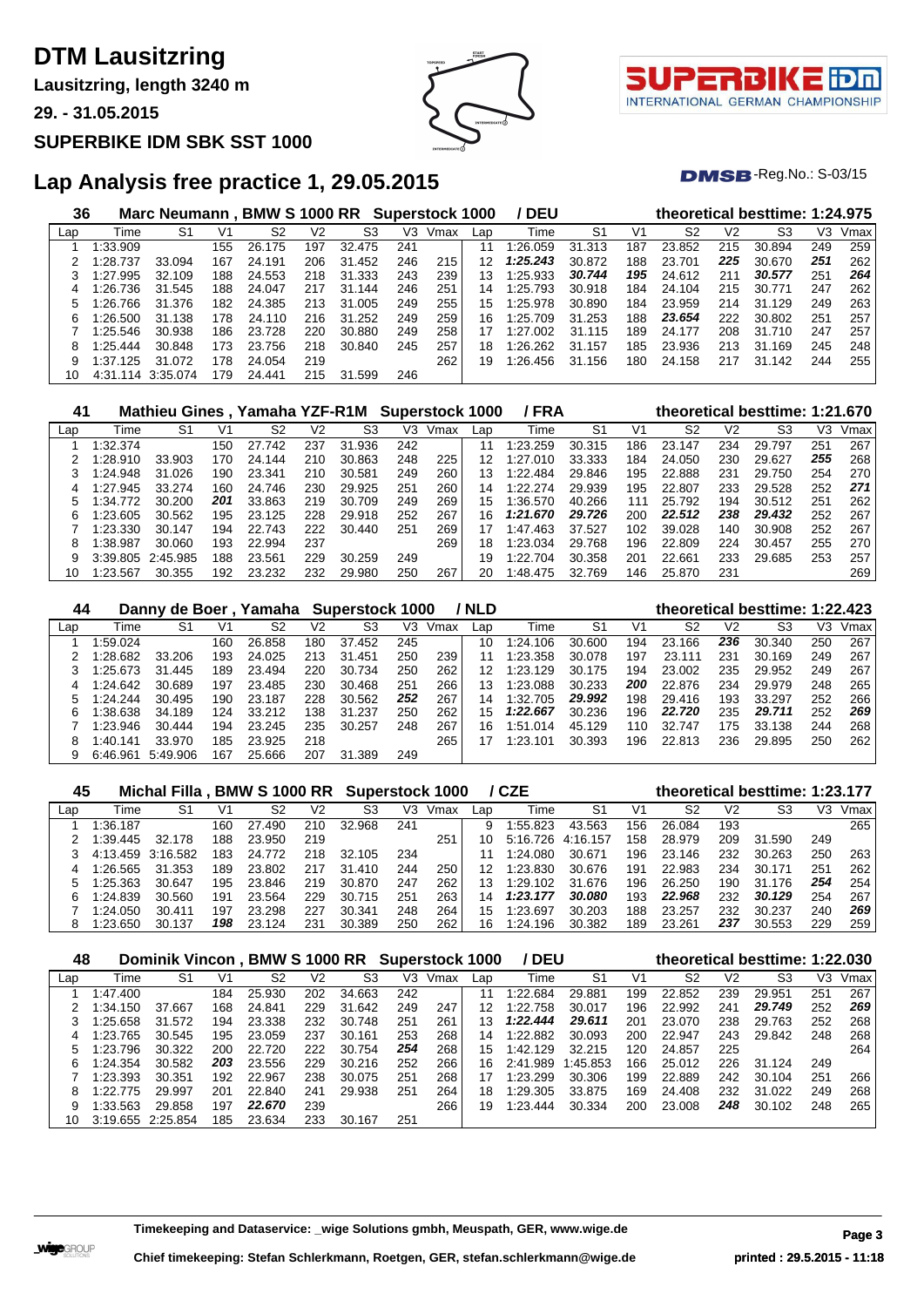**Lausitzring, length 3240 m**

**29. - 31.05.2015**

#### **SUPERBIKE IDM SBK SST 1000**





 $DMSB$ -Reg.No.:  $S-03/15$ 

## **Lap Analysis free practice 1, 29.05.2015**

| 49  |             | Andrzej Pawelec, |     | <b>BMW S 1000 RR</b> |     |            |     | <b>Superstock 1000</b> |     | / POL    |          |     |        |                | theoretical besttime: 1:24.519 |     |      |
|-----|-------------|------------------|-----|----------------------|-----|------------|-----|------------------------|-----|----------|----------|-----|--------|----------------|--------------------------------|-----|------|
| Lap | Time        | S1               | V1  | S2                   | V2  | S3         | V3  | Vmax                   | Lap | Time     | S1       | V1  | S2     | V <sub>2</sub> | S3                             | V3  | Vmax |
|     | 1:37.277    |                  | 171 | .529<br>27           | 178 | 33.373     | 245 |                        | 11  | 1:26.600 | 30.760   | 195 | 25.077 | 217            | 763<br>30                      | 248 | 265  |
|     | :29.343     | 33.821           | 178 | 24.419               | 215 | .103<br>31 | 247 | 220                    | 12  | 1:28.597 | 32.927   | 189 | 24.794 | 213            | 30.876                         | 247 | 265  |
|     | :32.599     | 35.920           | 180 | 24.673               | 201 | 32.006     | 247 | 263                    | 13  | 1:25.529 | 30.977   | 177 | 23.908 | 226            | 30.644                         | 252 | 264  |
| 4   | 1:27.953    | 32.108           | 177 | 24.401               | 193 | 31<br>.444 | 248 | 252                    | 14  | 1:39.144 | 31.079   | 184 | 23.685 | 217            |                                |     | 262  |
| 5   | 537:<br>.27 | 31.540           | 171 | 24.739               | 193 | .258<br>31 | 251 | 263                    | 15  | 3:40.741 | 2.44.746 | 178 | 24.612 | 199            | 31.383                         | 246 |      |
| 6   | 1:26.837    | .791<br>31.      | 172 | 23.992               | 202 | .054<br>31 | 249 | 264                    | 16  | 1:25.122 | 31.033   | 187 | 23.716 | 221            | 30.373                         | 249 | 261  |
|     | 1:25.742    | 31.316           | 182 | 23.704               | 219 | 722<br>30. | 249 | 258                    |     | 1:26.107 | 31.528   | 182 | 24.180 | 220            | 30.399                         | 250 | 264  |
| 8   | 1:25.585    | 30.991           | 176 | 23.910               | 212 | 30.684     | 249 | 265                    | 18  | 1:25.566 | 30.498   | 196 | 24.270 | 213            | 30.798                         | 248 | 265  |
| 9   | 1:25.750    | 30.904           | 183 | 23.938               | 216 | 30.908     | 248 | 263                    | 19  | 1:24.884 | 30.686   | 182 | 23.648 | 213            | 30.550                         | 249 | 265  |
| 10  | 1:25.604    | 31.098           | 185 | 23.809               | 219 | 30.697     | 248 | 260                    | 20  | 1:47.510 | 31.828   | 164 | 25.515 | 198            |                                |     | 254  |

| 50  |          | Damian Cudlin, Yamaha R1M SUPERBIKE |                |        |     |        |     |      | / AUS |               |        |     |        |     | theoretical besttime: 1:20.038 |     |      |
|-----|----------|-------------------------------------|----------------|--------|-----|--------|-----|------|-------|---------------|--------|-----|--------|-----|--------------------------------|-----|------|
| Lap | Time     | S1                                  | V <sup>1</sup> | S2     | V2  | S3     | V3  | Vmax | Lap   | Time          | S1     | V1  | S2     | V2  | S3                             | VЗ  | Vmax |
|     | 2:20.290 |                                     | 172            | 24.758 | 220 | 31.057 | 255 |      | 10    | 1:31.669      | 35.097 | 113 | 25.305 | 178 | 31.267                         | 257 | 275  |
|     | 1:27.596 | 31.512                              | 199            | 25.455 | 220 | 30.629 | 255 | 238  | 11    | 1:20.452      | 29.249 | 196 | 22.273 | 244 | 28.930                         | 258 | 274  |
|     | 1:22.100 | 29.885                              | 188            | 22.851 | 232 | 29.364 | 255 | 273  | 12    | 1:28.363      | 34.445 | 142 | 24.429 | 193 | 29.489                         | 255 | 275  |
| 4   | 1:22.289 | 30.180                              | 189            | 22.649 | 226 | 29.460 | 256 | 262  | 13    | 1:20.538      | 29.387 | 202 | 22.138 | 247 | 29.013                         | 257 | 274  |
|     | 1:20.679 | 29.269                              | 200            | 22.466 | 243 | 28.944 | 258 | 274  | 14    | 1:30.<br>.737 | 33.955 | 108 | 25.996 | 189 | 30.786                         | 258 | 274  |
| 6   | 1:26.519 | 32.185                              | 131            | 24.322 | 214 | 30.012 | 257 | 276  | 15    | 1:20.242      | 28.970 | 194 | 22.328 | 239 | 28.944                         | 257 | 276  |
|     | 1:20.857 | 29.211                              | 185            | 22.543 | 245 | 29.103 | 255 | 274  | 16    | 1:20.201      | 29.070 | 196 | 22.197 | 241 | 28.934                         | 258 | 276  |
| 8   | 1:37.063 | 33.244                              | 137            | 24.398 | 199 |        |     | 274  |       | 1:43.896      | 33.494 | 126 | 26.213 | 181 |                                |     | 268  |
| 9   | 7:30.531 | 6:36.995                            | 181            | 23.965 | 231 | 29.571 | 258 |      |       |               |        |     |        |     |                                |     |      |

| 52  |             |        |     |            |                | Johannes Hoffmann, BMW S 1000 RR Superstock 1000 |     |         |     |          | / DEU  |                |        |                | theoretical besttime: 1:28.315 |     |      |
|-----|-------------|--------|-----|------------|----------------|--------------------------------------------------|-----|---------|-----|----------|--------|----------------|--------|----------------|--------------------------------|-----|------|
| ∟ap | Time        | S1     | V1  | S2         | V <sub>2</sub> | S3                                               |     | V3 Vmax | Lap | Time     | -S1    | V <sub>1</sub> | S2     | V <sub>2</sub> | S3                             | V3  | Vmax |
|     | 2:48.571    |        | 173 | 26.838     |                | 192 1:37.533                                     | 130 |         | 5   | 1:30.077 | 33.663 | 191            | 24.258 | 210            | 32.156                         | 247 | 257  |
|     | 2 16:08.359 | 42.508 |     | 156 32.020 | 156            |                                                  |     | 122     |     | 1:28.534 | 32.409 | 196            | 23.816 | 217            | 32.309                         | 248 | 261  |
|     | 1:53.662    | 54.052 | 176 | 25.752     | 203            | 33.858                                           | 244 |         |     | 1:40.679 | 41.878 | 91             | 26.711 | 226            | 32.090                         | 249 | 263  |
|     | 1:34.206    | 33.496 |     | 27.448     | 211            | 33.262                                           | 243 | 257     |     |          |        |                |        |                |                                |     |      |

| 55  |          |        |     |        |     | Pepijn Bijsterbosch, BMW S 1000 RR Superstock 1000 |     |      |     |          | / NLD    |     | theoretical besttime: 1:23.076 |     |        |                |      |
|-----|----------|--------|-----|--------|-----|----------------------------------------------------|-----|------|-----|----------|----------|-----|--------------------------------|-----|--------|----------------|------|
| Lap | Time     | S1     | V1  | S2     | V2  | S3                                                 | V3. | Vmax | Lap | Time     | S1       | V1  | S2                             | V2  | S3     | V <sub>3</sub> | Vmax |
|     | 1:51.244 |        | 160 | 25.342 | 211 | 33.421                                             | 247 |      | 10  | 6:08.630 | 5:12.376 | 164 | 24.650                         | 212 | 31.604 | 254            |      |
|     | 1:31.046 | 34.148 | 161 | 24.726 | 219 | 32.172                                             | 251 | 237  |     | 1:25.167 | 31.097   | 188 | 23.459                         | 230 | 30.611 | 257            | 273  |
|     | 1:28.518 | 32.170 | 199 | 24.653 | 214 | 31.695                                             | 258 | 255  | 12  | 1:23.965 | 30.583   | 198 | 23.379                         | 243 | 30.003 | 255            | 275  |
|     | 1:25.564 | 31.247 | 191 | 23.449 | 224 | 30.868                                             | 255 | 268  | 13  | 1:23.324 | 30.359   | 194 | 23.135                         | 243 | 29.830 | 257            | 272  |
|     | 1:25.648 | 30.966 | 183 | 23.578 | 237 | 31.104                                             | 254 | 274  | 14  | 1:23.606 | 30.558   | 197 | 22.951                         | 236 | 30.097 | 257            | 275  |
| 6   | 1:25.026 | 30.883 | 187 | 23.413 | 238 | 30.730                                             | 254 | 271  | 15  | 1:23.586 | 30.333   | 193 | 23.134                         | 243 | 30.119 | 258            | 274  |
|     | 1:24.919 | 30.827 | 183 | 23.541 | 236 | 30.551                                             | 256 | 272  | 16  | 1:23.167 | 30.301   | 196 | 22.992                         | 245 | 29.874 | 256            | 276  |
|     | 1:24.045 | 30.502 | 195 | 23.209 | 238 | 30.334                                             | 255 | 274  | 17  | 1:24.238 | 30.387   | 186 | 23.393                         | 240 | 30.458 | 251            | 274  |
|     | 1:38.990 | 31.042 | 174 | 23.891 | 224 |                                                    |     | 274  | 18  | 1:23.373 | 30.438   | 194 | 23.111                         | 245 | 29.824 | 257            | 270  |

| 57  |          | Lanzi Lorenzo, Ducati Panigale R SUPERBIKE |     |        |     |        |     |      |                  | / ITA        |        |     |        |     | theoretical besttime: 1:20.532 |     |      |
|-----|----------|--------------------------------------------|-----|--------|-----|--------|-----|------|------------------|--------------|--------|-----|--------|-----|--------------------------------|-----|------|
| Lap | Time     | S1                                         | V1  | S2     | V2  | S3     | V3  | Vmax | Lap              | Time         | S1     | V1  | S2     | V2  | S3                             | V3  | Vmax |
|     | 2:24.193 |                                            | 165 | 25.443 | 195 | 32.294 | 251 |      | 10               | 1:21<br>.556 | 29.555 | 197 | 22.668 | 235 | 29.333                         | 257 | 273  |
|     | 1:27.697 | 32.205                                     | 201 | 24.411 | 205 | 31.081 | 254 | 251  |                  | 1:45.946     | 51.911 | 183 | 23.549 | 212 | 30.486                         | 257 | 270  |
|     | 1:24.462 | 31.200                                     | 196 | 23.169 | 244 | 30.093 | 255 | 262  | 12               | 1:21.631     | 29.666 | 196 | 22.672 | 249 | 29.293                         | 255 | 270  |
| 4   | 1:22.905 | 30.106                                     | 195 | 22.800 | 232 | 29.999 | 248 | 272  | 13 <sup>13</sup> | .164<br>1:21 | 29.340 | 198 | 22.496 | 238 | 29.328                         | 255 | 270  |
|     | :23.081  | 30.064                                     | 201 | 22.805 | 220 | 30.212 | 257 | 264  | 14               | .266<br>1:21 | 29.539 | 196 | 22.481 | 230 | 29.246                         | 255 | 272  |
| 6   | 1:22.006 | 29.783                                     | 200 | 22.547 | 242 | 29.676 | 257 | 272  | 15               | .280<br>1:21 | 29.307 | 201 | 22.524 | 247 | 29.449                         | 256 | 270  |
|     | 1:21.570 | 29.490                                     | 197 | 22.643 | 242 | 29.437 | 258 | 271  | 16               | 1:30.892     | 32.281 | 177 | 25.882 | 209 | 32.729                         | 256 | 272  |
|     | :36.730  | 31.176                                     | 182 | 24.863 | 208 |        |     | 272  |                  | 1:20.532     | 29.132 | 199 | 22.447 | 248 | 28.953                         | 257 | 271  |
| 9   | 6:13.585 | 5:20.827                                   | 167 | 23.377 | 241 | 29.381 | 257 |      | 18               | 1:51.908     | 34.392 | 168 | 29.642 | 152 |                                |     | 252  |

**Timekeeping and Dataservice: \_wige Solutions gmbh, Meuspath, GER, www.wige.de Page 4**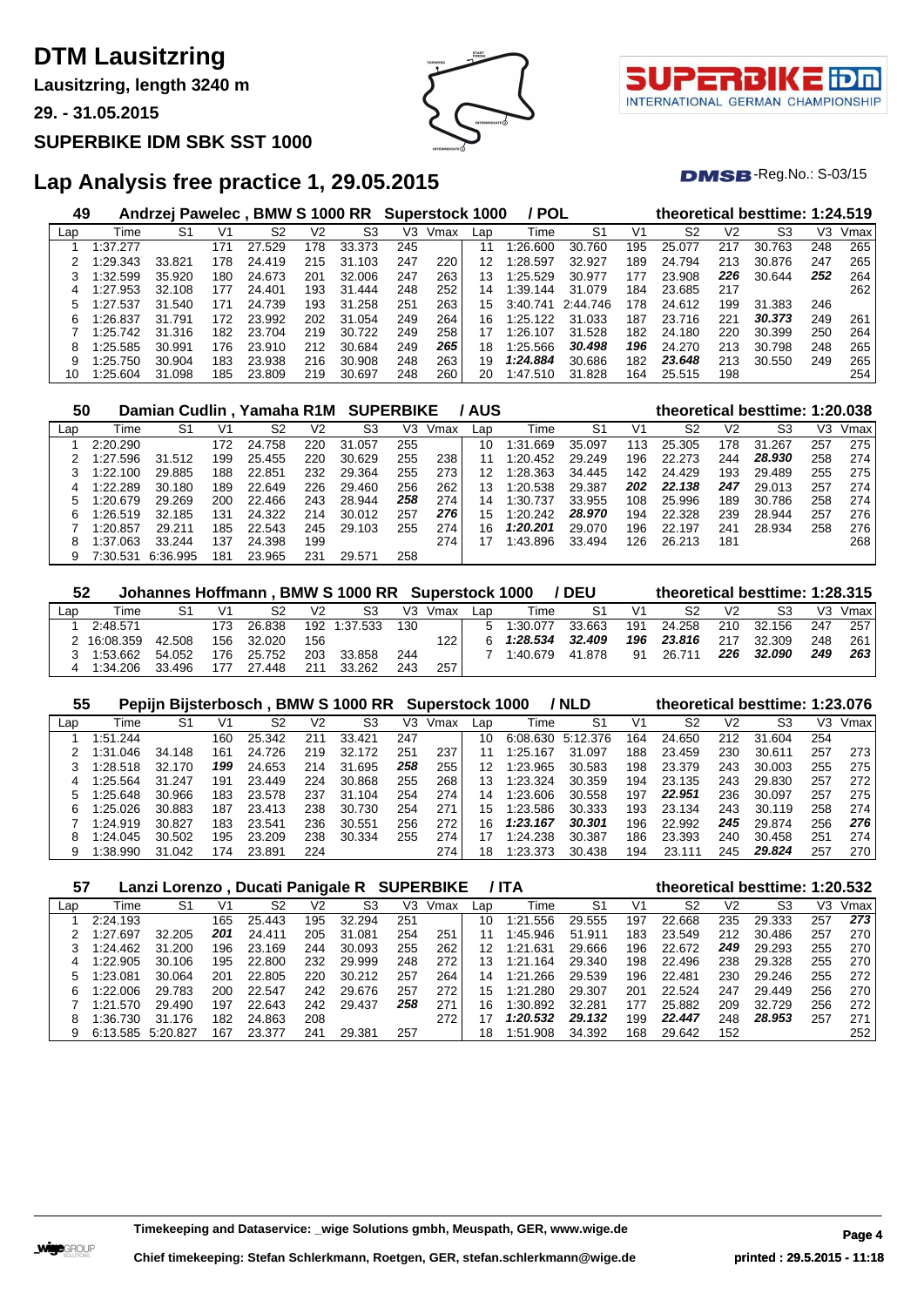**Lausitzring, length 3240 m**

**29. - 31.05.2015**

#### **SUPERBIKE IDM SBK SST 1000**





 $DMSB$ -Reg.No.:  $S-03/15$ 

## **Lap Analysis free practice 1, 29.05.2015**

| 63  |          | Jan Halbich, Honda CBR 1000 RR SUPERBIKE |     |        |     |        |     |      |     | / CZE    |        |     |        |                | theoretical besttime: 1:22.984 |     |      |
|-----|----------|------------------------------------------|-----|--------|-----|--------|-----|------|-----|----------|--------|-----|--------|----------------|--------------------------------|-----|------|
| Lap | Time     | S1                                       | V1  | S2     | V2  | S3     | V3  | Vmax | Lap | Time     | S1     | V1  | S2     | V <sub>2</sub> | S3                             | VЗ  | Vmax |
|     | 1:57.641 |                                          | 183 | 25.039 | 190 | 33.586 | 252 |      |     | 1:23.429 | 30.369 | 195 | 22.920 | 233            | 30.140                         | 258 | 272  |
|     | 1:26.666 | 31.589                                   | 191 | 23.722 | 189 | 31.355 | 256 | 258  | 12  | 1:24.115 | 30.367 | 194 | 23.187 | 216            | 30.561                         | 255 | 270  |
|     | 1:25.296 | 31.301                                   | 199 | 23.353 | 201 | 30.642 | 255 | 242  | 13  | 1:31.682 | 36.432 | 182 | 24.197 | 223            | 31.053                         | 255 | 273  |
|     | 1:23.391 | 30.167                                   | 189 | 22.836 | 212 | 30.388 | 256 | 273  | 14  | 1:24.288 | 30.417 | 198 | 23.262 | 222            | 30.609                         | 254 | 272  |
|     | 1:23.490 | 30.072                                   | 196 | 22.928 | 211 | 30.490 | 255 | 268  | 15  | 1:23.892 | 30.228 | 197 | 23.207 | 226            | 30.457                         | 255 | 273  |
| 6   | 1:23.165 | 30.008                                   | 191 | 22.955 | 217 | 30.202 | 256 | 267  | 16  | 1:29.726 | 35.085 | 139 | 24.217 | 227            | 30.424                         | 257 | 267  |
|     | 1:40.822 | 30.868                                   | 169 | 26.626 | 187 |        |     | 265  | 17  | 1:24.113 | 30.802 | 196 | 22.925 | 230            | 30.386                         | 258 | 248  |
|     | 4:00.872 | 3:06.724                                 | 183 | 23.597 | 214 | 30.551 | 254 |      | 18  | 1:23.580 | 30.436 | 197 | 22.960 | 234            | 30.184                         | 255 | 274  |
|     | 1:23.283 | 30.194                                   | 187 | 22.866 | 230 | 30.223 | 255 | 272  | 19  | 1:23.786 | 30.209 | 195 | 23.320 | 231            | 30.257                         | 257 | 272  |
| 10  | 1:39.208 | 45.227                                   | 187 | 23.645 | 230 | 30.336 | 257 | 273  |     |          |        |     |        |                |                                |     |      |

| 67  |          |    |    | Mark Albrecht, BMW S 1000 RR Superstock 1000 |    |                |    |      |     | / DEU    |    |    | theoretical besttime: |    |    |    |      |
|-----|----------|----|----|----------------------------------------------|----|----------------|----|------|-----|----------|----|----|-----------------------|----|----|----|------|
| Lap | Time     | S1 | V1 | S2                                           | V2 | S <sub>3</sub> | V3 | Vmax | Lap | Time     | S1 | V1 | S2                    | V2 | S3 | V3 | Vmax |
|     | 3:05.269 |    |    |                                              |    |                |    |      | 9   | 5:54.234 |    |    |                       |    |    |    |      |
|     | 4:57.544 |    |    |                                              |    |                |    |      | 10  | 1:25.367 |    |    |                       |    |    |    |      |
|     | 1:25.750 |    |    |                                              |    |                |    |      | 11  | 1:25.230 |    |    |                       |    |    |    |      |
| 4   | 1:25.878 |    |    |                                              |    |                |    |      | 12  | 1:22.989 |    |    |                       |    |    |    |      |
| 5   | 1:26.339 |    |    |                                              |    |                |    |      | 13  | 1:27.132 |    |    |                       |    |    |    |      |
| 6   | 1:24.843 |    |    |                                              |    |                |    |      | 14  | 1:24.944 |    |    |                       |    |    |    |      |
|     | 1:25.709 |    |    |                                              |    |                |    |      | 15  | 1:30.810 |    |    |                       |    |    |    |      |
|     | 1:44.947 |    |    |                                              |    |                |    |      |     |          |    |    |                       |    |    |    |      |

| 69  |          | Lucy Glöckner |     | <b>BMW S 1000 RR</b> |     |        | Superstock 1000 |      |     | <b>DEU</b>   |          |     |                |                | theoretical besttime: 1:22.804 |     |      |
|-----|----------|---------------|-----|----------------------|-----|--------|-----------------|------|-----|--------------|----------|-----|----------------|----------------|--------------------------------|-----|------|
| Lap | Time     | S1            | V1  | S2                   | V2  | S3     | V3              | Vmax | Lap | Time         | S1       | V1  | S <sub>2</sub> | V <sub>2</sub> | S3                             | VЗ  | Vmax |
|     | 2:14.517 |               | 166 | 25.910               | 201 | 33.214 | 249             |      | 10  | 8:02.650     | 7:08.138 | 183 | 24.009         | 230            | 30.503                         | 255 |      |
|     | 1:28.870 | 32.520        | 195 | 24.464               | 206 | 31.886 | 253             | 257  |     | 1:26.295     | 30.407   | 201 | 25.556         | 237            | 30.332                         | 255 | 272  |
|     | 1:26.125 | 31.355        | 187 | 23.676               | 216 | 31.094 | 255             | 267  | 12  | 1:23.646     | 30.366   | 200 | 23.120         | 233            | 30.160                         | 256 | 272  |
| 4   | 1:24.706 | 30.780        | 181 | 23.316               | 218 | 30.610 | 257             | 271  | 13  | 1:23.207     | 29.997   | 199 | 23.077         | 232            | 30.133                         | 261 | 273  |
|     | 1:24.343 | 30.646        | 195 | 23.429               | 224 | 30.268 | 256             | 272  | 14  | 1:22.911     | 30.104   | 199 | 22.957         | 237            | 29.850                         | 259 | 276  |
| 6   | 1:23.965 | 30.211        | 201 | 23.357               | 227 | 30.397 | 255             | 272  | 15  | 1:24.500     | 30.232   | 203 | 23.743         | 236            | 30.525                         | 255 | 276  |
|     | 1:25.435 | 30.169        | 203 | 25.093               | 230 | 30.173 | 255             | 273  | 16  | 1:24.099     | 30.494   | 201 | 23.424         | 235            | 30.181                         | 256 | 273  |
| 8   | 1:23.172 | 30.086        | 197 | 23.217               | 234 | 29.869 | 254             | 273  | 17  | .461<br>1:41 | 33.518   | 155 | 24.431         | 206            |                                |     | 274  |
| 9   | 1:37.949 | 32.090        | 174 | 24.273               | 217 |        |                 | 271  |     |              |          |     |                |                |                                |     |      |

| 76  |                   | Max Neukirchner, Yamaha R1M SUPERBIKE / DEU |      |        |     |        |     |      |     |           |        |     |        |                | theoretical besttime: 1:19.812 |     |      |
|-----|-------------------|---------------------------------------------|------|--------|-----|--------|-----|------|-----|-----------|--------|-----|--------|----------------|--------------------------------|-----|------|
| Lap | Time              |                                             | V1   | S2     | V2  | S3     | V3. | Vmax | Lao | Time      | S1     | V1  | S2     | V <sub>2</sub> | S3                             | V3  | Vmax |
|     | 2:35.007          |                                             | 190. | 23.714 | 211 |        |     |      |     | 1:30.961  | 29.876 | 193 | 22.752 | 248            |                                |     | 275  |
|     | 3:18.279 2:25.595 |                                             | 188. | 23.081 | 242 | 29.603 | 254 |      |     | 16:25.498 | 15:28  | 184 | 26.267 | 227            | 30.458                         | 255 |      |
|     | 1:21.053          | 29.271                                      | 196  | 22.660 | 249 | 29.122 | 255 | 272  |     | 1:19.951  | 28.845 | 195 | 22.247 | 252            | 28.859                         | 259 | 274  |
|     | 1:20.361          | 28.982                                      | 200  | 22.425 | 250 | 28.954 | 256 | 273  |     | 1:20.011  | 28.717 | 197 | 22.446 | 246            | 28.848                         | 258 | 277  |
|     | 1:19.909          | 28.730                                      | 200  | 22.304 | 247 | 28.875 | 257 | 274  |     |           |        |     |        |                |                                |     |      |

|     | Erwan Nigon, Suzuki GSX-R 1000 SUPERBIKE / FRA |        |                |        |     |        |     |      |     |                   |        |     |        | theoretical besttime: 1:22.311 |        |     |      |  |  |
|-----|------------------------------------------------|--------|----------------|--------|-----|--------|-----|------|-----|-------------------|--------|-----|--------|--------------------------------|--------|-----|------|--|--|
| Lan | Time                                           | S1     | V <sub>1</sub> | S2     | V2  | S3     | V3  | Vmax | Lap | Time              | S1     | V1  | S2     | V <sub>2</sub>                 | S3     | VЗ  | Vmax |  |  |
|     | 1:42.370                                       |        | 174            | 25.075 | 199 | 31.542 | 246 |      |     | 1:22.819          | 29.836 | 197 | 23.099 | 224                            | 29.884 | 252 | 266  |  |  |
|     | 1:27.550                                       | 32.372 | 203            | 24.611 | 215 | 30.567 | 249 | 250  | 8.  | 1:39.055          | 31.920 | 188 | 24.138 | 222                            |        |     | 267  |  |  |
|     | 1:25.724                                       | 31.753 | 197            | 23.601 | 208 | 30.370 | 252 | 264  | 9.  | 4:29.596 3:34.722 |        | 193 | 23.932 | 226                            | 30.942 | 249 |      |  |  |
|     | 1:24.195                                       | 30.824 | 195            | 23.268 | 213 | 30.103 | 257 | 245  | 10  | 1:29.745          | 30.036 | 199 | 23.090 | 227                            | 36.619 | 226 | 264  |  |  |
|     | 1:23.294                                       | 30.422 | 201            | 22.969 | 221 | 29.903 | 251 | 265  |     | 1:47.693          | 33.208 | 164 | 29.615 | 186                            |        |     | 247  |  |  |
|     | 1:22.311                                       | 29.750 | 201            | 22.908 | 231 | 29.653 | 251 | 266  |     |                   |        |     |        |                                |        |     |      |  |  |

|     | Gareth Jones, Kawasaki ZX-10R SUPERBIKE<br>87 |          |     |        |     |        |     |      | theoretical besttime: 1:22.329<br>/ AUS |                   |        |     |        |     |        |     |      |
|-----|-----------------------------------------------|----------|-----|--------|-----|--------|-----|------|-----------------------------------------|-------------------|--------|-----|--------|-----|--------|-----|------|
| Lap | Time                                          | S1       | V1  | S2     | V2  | S3     | V3  | Vmax | Lap                                     | Time              | S1     | V1  | S2     | V2  | S3     | V3  | Vmax |
|     | 3:18.154                                      |          | 166 | 25.994 | 211 | 32.318 | 247 |      | 10                                      | 1:22.711          | 30.084 | 191 | 22.899 | 228 | 29.728 | 252 | 267  |
|     | 1:26.800                                      | 32.194   | 191 | 23.858 | 221 | 30.748 | 250 | 258  | 11                                      | 1:34.668          | 30.994 | 177 | 24.330 | 225 |        |     | 267  |
|     | 1:24.845                                      | 31.075   | 192 | 23.425 | 227 | 30.345 | 252 | 260  | 12.                                     | 3:16.668 2:23.137 |        | 188 | 23.487 | 229 | 30.044 | 252 |      |
| 4   | 1:23.917                                      | 30.574   | 196 | 23.166 | 222 | 30.177 | 252 | 265  | 13                                      | 1:22.565          | 30.107 | 195 | 22.740 | 230 | 29.718 | 251 | 267  |
|     | 1:39.282                                      | 31.277   | 194 | 25.306 | 158 |        |     | 267  | 14                                      | 1:22.890          | 30.128 | 184 | 22.984 | 222 | 29.778 | 251 | 265  |
| հ   | 2:35.281                                      | 1:41.688 | 189 | 23.466 | 230 | 30.127 | 247 |      | 15                                      | 1:22.643          | 29.913 | 191 | 23.023 | 229 | 29.707 | 254 | 266  |
|     | 1:23.749                                      | 30.769   | 191 | 23.125 | 236 | 29.855 | 250 | 262  | 16                                      | 1:22.756          | 30.152 | 196 | 22.760 | 225 | 29.844 | 253 | 268  |
| 8   | 1:22.984                                      | 30.297   | 191 | 22.916 | 235 | 29.771 | 251 | 269  | 17                                      | 1:23.455          | 30.329 | 192 | 23.402 | 237 | 29.724 | 252 | 267  |
| 9   | 1:23.231                                      | 30.348   | 190 | 23.083 | 231 | 29,800 | 252 | 268  | 18                                      | 1:22.411          | 29.917 | 197 | 22.709 | 228 | 29.785 | 252 | 267  |

**Timekeeping and Dataservice: \_wige Solutions gmbh, Meuspath, GER, www.wige.de Page 5**